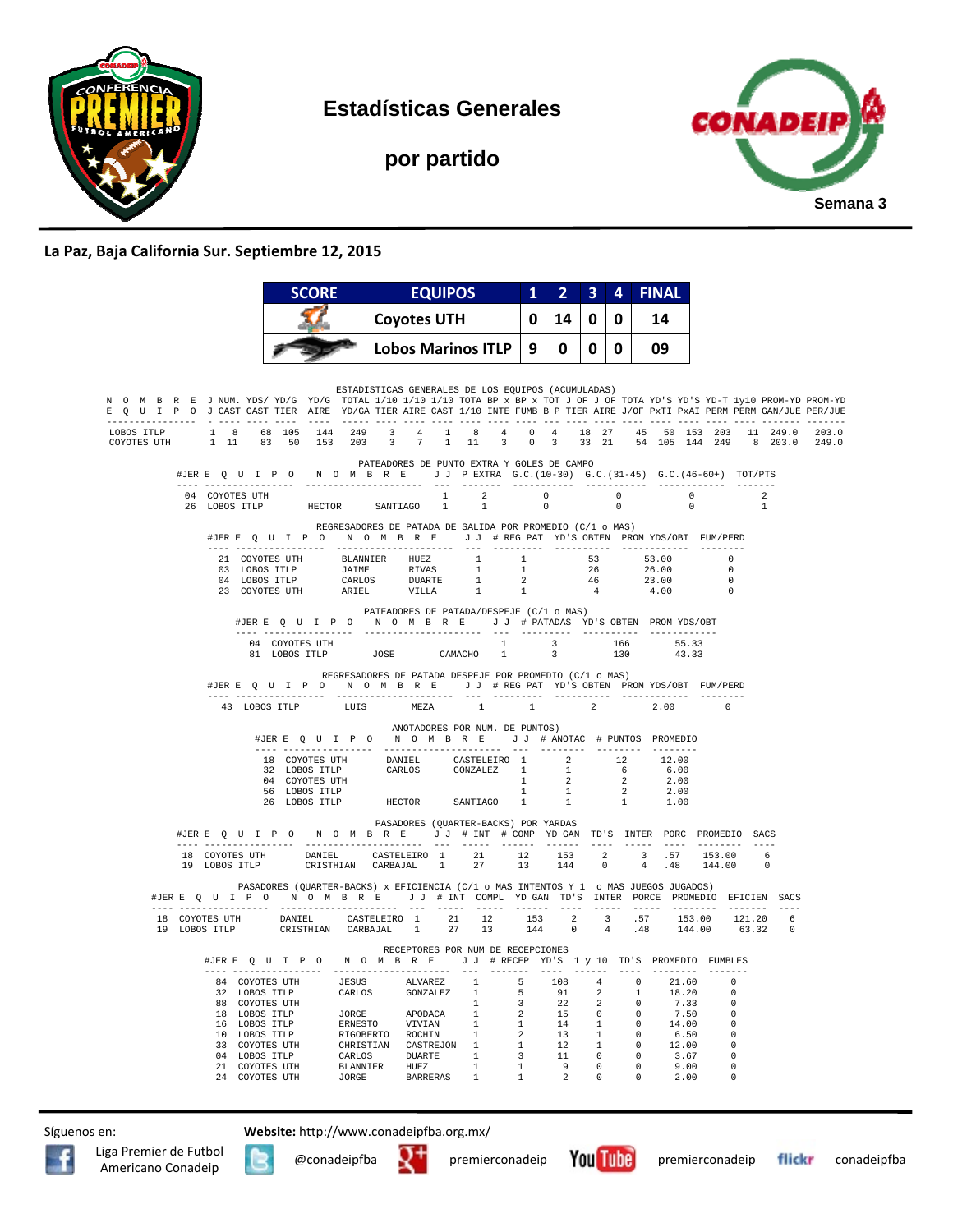

## **Estadísticas Generales**

## **por partido**



|               |                                 | #JERE QUIPON OMBRE JJ # ACARR YDOBTEN 1 y 10 LOG TDOBT PROMYDS FUMBLES                                                                                                                                         | CORREDORES DE BALON (POR YARDAS)                                                    |                                                |                                                                        |                         |                                                                                                        |                                                     |                                  |                                                      |                    |
|---------------|---------------------------------|----------------------------------------------------------------------------------------------------------------------------------------------------------------------------------------------------------------|-------------------------------------------------------------------------------------|------------------------------------------------|------------------------------------------------------------------------|-------------------------|--------------------------------------------------------------------------------------------------------|-----------------------------------------------------|----------------------------------|------------------------------------------------------|--------------------|
|               |                                 |                                                                                                                                                                                                                |                                                                                     |                                                | 9                                                                      |                         | 48                                                                                                     | $\mathbf{1}$                                        | $\mathbf{1}$                     |                                                      |                    |
|               | 32 LOBOS ITLP<br>03 LOBOS ITLP  |                                                                                                                                                                                                                |                                                                                     |                                                |                                                                        |                         |                                                                                                        | $\overline{2}$                                      | $\overline{0}$                   | 5.33<br>9.00                                         | $\circ$<br>$\circ$ |
|               | 18 COYOTES UTH                  |                                                                                                                                                                                                                |                                                                                     |                                                | 17                                                                     |                         |                                                                                                        | $\overline{\mathbf{3}}$                             | $\overline{\phantom{a}}$ 2       | 1.82                                                 | $\circ$            |
|               | 16 LOBOS ITLP                   |                                                                                                                                                                                                                |                                                                                     |                                                | $\overline{\mathbf{3}}$                                                |                         |                                                                                                        | $\overline{0}$                                      | $\overline{0}$                   | 5.00                                                 | $\circ$            |
|               | 24 COYOTES UTH                  | CARLOS GONZALEZ 1<br>JAIME RIVAS 1<br>DANIEL CASTELEIRO 1<br>ERNESTO VIVIAN 1<br>JORGE BARRERAS 1<br>1                                                                                                         |                                                                                     |                                                |                                                                        |                         | $\begin{array}{cccc} 9 & & 10 \\ 5 & & 45 \\ 17 & & 31 \\ 3 & & 15 \\ 9 & & 12 \\ 6 & & 9 \end{array}$ | $\overline{0}$                                      |                                  |                                                      | $\overline{0}$     |
|               | 21 COYOTES UTH                  | BLANNIER HUEZ                                                                                                                                                                                                  |                                                                                     | $\begin{array}{cc} 1\\ 1\\ \end{array}$        | 6                                                                      |                         | 9                                                                                                      | $\overline{0}$                                      |                                  | $\begin{bmatrix} 0 & 1.33 \\ 0 & 1.50 \end{bmatrix}$ | $\Omega$           |
|               |                                 |                                                                                                                                                                                                                | INTERCEPTORES DE PASES (POR # DE PASES INTECEPTADOS)                                |                                                |                                                                        |                         |                                                                                                        |                                                     |                                  |                                                      |                    |
|               |                                 | #JERE QUIPO NOMBRE JJ # INT YD'S PROM                                                                                                                                                                          |                                                                                     |                                                |                                                                        |                         |                                                                                                        | --- ----- ---- ----                                 |                                  |                                                      |                    |
|               |                                 | 43 LOBOS ITLP                                                                                                                                                                                                  | LUIS                                                                                |                                                | $MEZA$ 1                                                               |                         |                                                                                                        | 1                                                   | 23 1.00                          |                                                      |                    |
|               |                                 | 02 COYOTES UTH                                                                                                                                                                                                 |                                                                                     |                                                |                                                                        |                         |                                                                                                        | $\overline{1}$                                      | 14 1.00                          |                                                      |                    |
|               |                                 | 25 COYOTES UTH                                                                                                                                                                                                 |                                                                                     |                                                | BYRON LAMADRID I<br>JESUS RETES 1<br>ARIEL VILLA 1<br>ALEJANDRO RUIZ 1 |                         |                                                                                                        | $\mathbf{1}$                                        | 5 1.00                           |                                                      |                    |
|               |                                 | 23 COYOTES UTH<br>22 COYOTES UTH                                                                                                                                                                               |                                                                                     |                                                |                                                                        |                         |                                                                                                        | $\mathbf{1}$<br>1                                   | 3 1.00<br>$0\quad 1.00$          |                                                      |                    |
|               |                                 | 25 LOBOS ITLP                                                                                                                                                                                                  |                                                                                     | JESUS CLAVEL                                   |                                                                        |                         | 1                                                                                                      | 1                                                   | $0\quad 1.00$                    |                                                      |                    |
|               |                                 | 02 LOBOS ITLP                                                                                                                                                                                                  |                                                                                     |                                                |                                                                        |                         |                                                                                                        | $1 \t 1 \t 0 \t 1.00$                               |                                  |                                                      |                    |
|               |                                 | #JERE QUIPO NOMBRE JJ # TACL # ATRA PROM FUM/RECU                                                                                                                                                              | TACLEADORES (POR # DE TACLEADAS)                                                    |                                                |                                                                        |                         |                                                                                                        |                                                     |                                  |                                                      |                    |
|               |                                 |                                                                                                                                                                                                                |                                                                                     |                                                |                                                                        |                         |                                                                                                        |                                                     | $\cdots$                         |                                                      |                    |
|               |                                 | 43 LOBOS ITLP LUIS MEZA                                                                                                                                                                                        | LUIS MEZA 1<br>LUIS CEBRERO 1                                                       |                                                |                                                                        |                         |                                                                                                        | $7$ 0                                               | 7.00 0                           |                                                      |                    |
|               |                                 | 51 LOBOS ITLP<br>56 LOBOS ITLP                                                                                                                                                                                 |                                                                                     |                                                |                                                                        | 1                       | 5 <sub>5</sub><br>5 <sub>5</sub>                                                                       | $\overline{0}$<br>$\mathbf{1}$                      | 5.00<br>5.00                     | $\Omega$<br>- 0                                      |                    |
|               |                                 | 02 LOBOS ITLP                                                                                                                                                                                                  |                                                                                     |                                                |                                                                        | 1                       | 5 <sub>5</sub>                                                                                         | $\overline{\phantom{0}}^2$                          | 5.00                             | $\Omega$                                             |                    |
|               |                                 | 23 COYOTES UTH                                                                                                                                                                                                 | $\begin{minipage}{0.9\linewidth} \textbf{ARIEL} & \textbf{VILLA} \end{minipage}$    |                                                |                                                                        | $\overline{\mathbf{1}}$ |                                                                                                        | $\overline{\phantom{0}}$                            | 4.00                             | - 0                                                  |                    |
|               |                                 |                                                                                                                                                                                                                |                                                                                     |                                                |                                                                        |                         | 4                                                                                                      | $\sim$ 0                                            | 4.00                             | - 0                                                  |                    |
|               |                                 | 23 CONDE<br>25 LOBOS TLP TRISUS CLAVEL 1<br>25 CONOTES UTH JUAN GABOTTO 1<br>59 COYOTES UTH BRYAN OCHOA 1<br>47 LOBOS TLP ALFONSO TIRADO 1<br>44 LOBOS TLP MANUEL ARELLANO 1<br>44 LOBOS TLP MANUEL ARELLANO 1 |                                                                                     |                                                |                                                                        |                         | $\overline{\phantom{a}}$                                                                               | $\mathbf{1}$                                        | 3.00                             | - 0                                                  |                    |
|               |                                 |                                                                                                                                                                                                                |                                                                                     |                                                |                                                                        |                         | $\overline{\mathbf{3}}$                                                                                | $\overline{\phantom{0}}$                            | 3.00                             | - 0                                                  |                    |
|               |                                 |                                                                                                                                                                                                                |                                                                                     |                                                |                                                                        |                         | $\overline{\mathbf{3}}$                                                                                | 1                                                   | 3.00                             | - 0                                                  |                    |
|               |                                 |                                                                                                                                                                                                                |                                                                                     |                                                |                                                                        |                         | $\overline{\mathbf{3}}$                                                                                | $\mathbf{1}$                                        | 3.00                             | - 0                                                  |                    |
|               |                                 | 07 COYOTES UTH<br>33 COYOTES UTH                                                                                                                                                                               |                                                                                     |                                                |                                                                        | 1                       | $\overline{2}$<br>$\overline{\phantom{a}}$ 2                                                           | $\overline{0}$<br>$\overline{0}$                    | 2.00<br>2.00                     | - 0<br>$\overline{\phantom{0}}$                      |                    |
|               |                                 | 01 COYOTES UTH                                                                                                                                                                                                 | CHRISTIAN CASTREJON 1<br>DANIEL SANTOYO 1                                           |                                                |                                                                        |                         | $\overline{2}$                                                                                         | $\overline{\phantom{0}}$                            | 2.00                             | - 0                                                  |                    |
|               |                                 | 77 COYOTES UTH ANGEL SECALANTE 1<br>22 COYOTES UTH ALEJANDRO RUIZ<br>22 LOBOS ITLP RICARDO ESTRADA 1<br>78 LOBOS ITLP GONATHAN NUYEZ 1<br>26 LOBOS ITLP HECTOR SANTIAGO 1                                      |                                                                                     |                                                |                                                                        |                         | $\overline{2}$                                                                                         | $\overline{0}$                                      | 2.00                             | $^{\circ}$                                           |                    |
|               |                                 |                                                                                                                                                                                                                |                                                                                     |                                                |                                                                        |                         | $\overline{\phantom{a}}$                                                                               | $\overline{0}$                                      | 2.00                             | - 0                                                  |                    |
|               |                                 |                                                                                                                                                                                                                |                                                                                     |                                                |                                                                        |                         | $\overline{\phantom{a}}$ 2                                                                             | $\overline{\phantom{0}}$                            | 2.00                             | . റ                                                  |                    |
|               |                                 |                                                                                                                                                                                                                |                                                                                     |                                                |                                                                        |                         | $\overline{2}$                                                                                         | $\overline{0}$                                      | 2.00                             | - 0                                                  |                    |
|               |                                 |                                                                                                                                                                                                                |                                                                                     |                                                |                                                                        |                         | 2                                                                                                      | $\mathbf{1}$                                        | 2.00                             | $^{\circ}$                                           |                    |
|               |                                 | 20 COYOTES UTH                                                                                                                                                                                                 | JESUS RETES                                                                         |                                                |                                                                        | <sup>1</sup>            | $\mathbf{1}$                                                                                           | $\overline{0}$                                      | 1.00                             | $\Omega$                                             |                    |
|               |                                 | 25 COYOTES UTH<br>21 COYOTES UTH                                                                                                                                                                               | BLANNIER HUEZ                                                                       |                                                |                                                                        | $\sim$ 1<br>1           | $\mathbf{1}$<br>1                                                                                      | $\overline{\phantom{0}}$<br>$\overline{0}$          | 1.00<br>1.00                     | - 0<br>- 0                                           |                    |
|               |                                 | 54 COYOTES UTH                                                                                                                                                                                                 |                                                                                     |                                                |                                                                        | 1                       | <sup>1</sup>                                                                                           | $\overline{\mathbf{0}}$                             | 1.00                             | - 0                                                  |                    |
|               |                                 | 94 COYOTES UTH                                                                                                                                                                                                 | NOE DAVILA <sup>1</sup><br>BYRON LAMADRID 1<br>EFREN ESPINOZA 1<br>DANTE SANDOVAL 1 |                                                |                                                                        |                         | $\overline{1}$                                                                                         | $\overline{\phantom{0}}$                            | 1.00                             | $\Omega$                                             |                    |
|               |                                 | 02 COYOTES UTH                                                                                                                                                                                                 |                                                                                     |                                                |                                                                        |                         | $\mathbf{1}$                                                                                           | $\sim$ 0                                            | 1.00                             | - 0                                                  |                    |
|               |                                 | 69 LOBOS ITLP                                                                                                                                                                                                  |                                                                                     |                                                |                                                                        |                         | $\mathbf{1}$                                                                                           | $\overline{0}$                                      | 1.00                             | - 0                                                  |                    |
| 45 LOBOS ITLP |                                 |                                                                                                                                                                                                                |                                                                                     |                                                |                                                                        |                         | $\mathbf{1}$                                                                                           | $\overline{0}$                                      | 1.00                             | - 0                                                  |                    |
|               |                                 | 04 LOBOS ITLP<br>16 LOBOS ITLP                                                                                                                                                                                 | CARLOS<br>ERNESTO                                                                   |                                                | DUARTE 1<br>VIVIAN 1                                                   |                         | $\mathbf{1}$<br>1                                                                                      | $\overline{\mathbf{0}}$<br>$\overline{\phantom{0}}$ | 1.00<br>1.00                     | $\overline{\phantom{0}}$<br>- 0                      |                    |
|               |                                 | 24 LOBOS ITLP                                                                                                                                                                                                  | OZNEIR                                                                              |                                                | CASTRUITA 1                                                            |                         | $\overline{1}$                                                                                         | $\overline{0}$                                      | 1.00                             | $\overline{\phantom{0}}$                             |                    |
|               |                                 | #JERE QUIPO NOMBRE JJ # TACL # ATRA PROM FUM/RECU                                                                                                                                                              | TACLEADORES (POR # DE SACS ATRAPADAS o CAPTURAS)                                    |                                                |                                                                        |                         |                                                                                                        |                                                     |                                  |                                                      |                    |
|               |                                 |                                                                                                                                                                                                                |                                                                                     |                                                |                                                                        |                         |                                                                                                        |                                                     |                                  |                                                      |                    |
|               |                                 | 02 LOBOS ITLP                                                                                                                                                                                                  |                                                                                     |                                                |                                                                        | 1                       | 5                                                                                                      | $\overline{2}$                                      | 5.00                             | $\Omega$                                             |                    |
|               |                                 | 09 COYOTES UTH                                                                                                                                                                                                 | JUAN GABOTTO                                                                        |                                                |                                                                        | 1                       | $\overline{\mathbf{3}}$                                                                                | 1                                                   | 3.00                             | - 0                                                  |                    |
|               |                                 | 56 LOBOS ITLP                                                                                                                                                                                                  |                                                                                     |                                                |                                                                        | $\overline{1}$          | $-5$                                                                                                   | 1                                                   | 5.00                             | - 0                                                  |                    |
|               |                                 |                                                                                                                                                                                                                |                                                                                     |                                                |                                                                        |                         |                                                                                                        |                                                     |                                  |                                                      |                    |
|               |                                 | $\begin{tabular}{cccccc} 26 & LOBOS & TTLP & & HECTOR & SANTIAGO & 1 & 2 & 1 \\ 47 & LOBOS & TTLP & & ALFONSO & TIRADO & 1 & 3 & 1 \\ 44 & LOBOS & TTLP & & MANUEL & ARELLANO & 1 & 3 & 1 \\ \end{tabular}$    |                                                                                     |                                                |                                                                        |                         |                                                                                                        |                                                     | $2.00$ 0<br>$3.00$ 0<br>$3.00$ 0 |                                                      |                    |
|               |                                 |                                                                                                                                                                                                                |                                                                                     |                                                | YARDAS MEZCLADAS                                                       |                         |                                                                                                        |                                                     |                                  |                                                      |                    |
|               |                                 |                                                                                                                                                                                                                | JUE YD'S/REG YDS/REG YD'S x YD'S/REC YD'S/REG. SUMA                                 |                                                |                                                                        |                         |                                                                                                        |                                                     |                                  |                                                      |                    |
|               |                                 | #JER E Q U I P O M O M B R E JUG KICK-OFF DESPEJE CARRERA DE PASES PAS-INTER TOTAL                                                                                                                             |                                                                                     |                                                |                                                                        |                         | ________                                                                                               | --------                                            |                                  |                                                      | $- - - - - -$      |
|               | 32 LOBOS ITLP                   | CARLOS                                                                                                                                                                                                         | GONZALEZ                                                                            | <sup>1</sup>                                   | $\overline{0}$                                                         |                         | $^{\circ}$                                                                                             | 48                                                  | 91                               | $\Omega$                                             | 139                |
|               | 84 COYOTES UTH                  | JESUS                                                                                                                                                                                                          | <b>ALVAREZ</b>                                                                      | 1                                              | $\overline{0}$                                                         |                         | $\mathbf 0$                                                                                            | $\overline{\phantom{0}}$                            | 108                              | $^{\circ}$                                           | 108                |
|               | 21 COYOTES UTH<br>03 LOBOS ITLP | BLANNIER HUEZ<br>JAIME                                                                                                                                                                                         | RIVAS                                                                               | $\mathbf{1}$<br>1                              | 53<br>26                                                               |                         | $^{\circ}$<br>$\circ$                                                                                  | 9                                                   | - 9                              | $\Omega$<br>$^{\circ}$                               | - 71<br>71         |
|               | 04 LOBOS ITLP                   | CARLOS                                                                                                                                                                                                         | $\sim$ 1<br><b>DUARTE</b>                                                           |                                                | $\frac{28}{46}$                                                        |                         | $\overline{0}$                                                                                         | 45<br>$\overline{0}$                                | $\overline{0}$<br>11             | $^{\circ}$                                           | 57                 |
|               | 18 COYOTES UTH                  | DANIEL                                                                                                                                                                                                         | CASTELEIRO 1                                                                        |                                                | $\overline{\phantom{0}}$                                               |                         | $^{\circ}$                                                                                             | 31                                                  | $\overline{0}$                   | $\overline{0}$                                       | 31                 |
|               | 16 LOBOS ITLP                   | ERNESTO                                                                                                                                                                                                        | VIVIAN                                                                              | $\mathbf{1}$                                   | $\overline{\phantom{0}}$                                               |                         | $\overline{0}$                                                                                         | 15                                                  | 14                               | $\overline{0}$                                       | 29                 |
|               | 43 LOBOS ITLP                   | LUIS                                                                                                                                                                                                           | MEZA                                                                                | $\mathbf{1}$                                   | $\overline{0}$                                                         |                         | 2                                                                                                      | $\overline{0}$                                      | $\overline{0}$                   | 23                                                   | 25                 |
|               | 88 COYOTES UTH                  |                                                                                                                                                                                                                |                                                                                     | $\mathbf{1}$                                   | $\overline{0}$                                                         |                         | $^{\circ}$                                                                                             | $\overline{0}$                                      | 22                               | $\overline{0}$                                       | 22                 |
|               | 18 LOBOS ITLP                   | JORGE                                                                                                                                                                                                          | APODACA                                                                             | $\mathbf{1}$                                   | $\overline{\phantom{0}}$                                               |                         | $\mathbf 0$                                                                                            | $\overline{\phantom{0}}$                            | 15                               | $\overline{\phantom{0}}$                             | 15                 |
|               | 02 COYOTES UTH                  | <b>BYRON</b><br><b>JORGE</b>                                                                                                                                                                                   | LAMADRID 1                                                                          |                                                | $\overline{0}$<br>$\overline{\phantom{0}}$                             |                         | $^{\circ}$                                                                                             | $\overline{0}$                                      | $\overline{0}$                   | 14                                                   | 14                 |
|               | 24 COYOTES UTH<br>10 LOBOS ITLP |                                                                                                                                                                                                                | <b>BARRERAS</b><br>RIGOBERTO ROCHIN                                                 | $\mathbf{1}$<br>$\mathbf{1}$<br>$\overline{0}$ |                                                                        |                         | 0<br>$^{\circ}$                                                                                        | 12<br>$\sim$ 0                                      | 2<br>13                          | $\overline{0}$<br>$^{\circ}$                         | 14<br>13           |

Síguenos en: **Website:** http://www.conadeipfba.org.mx/